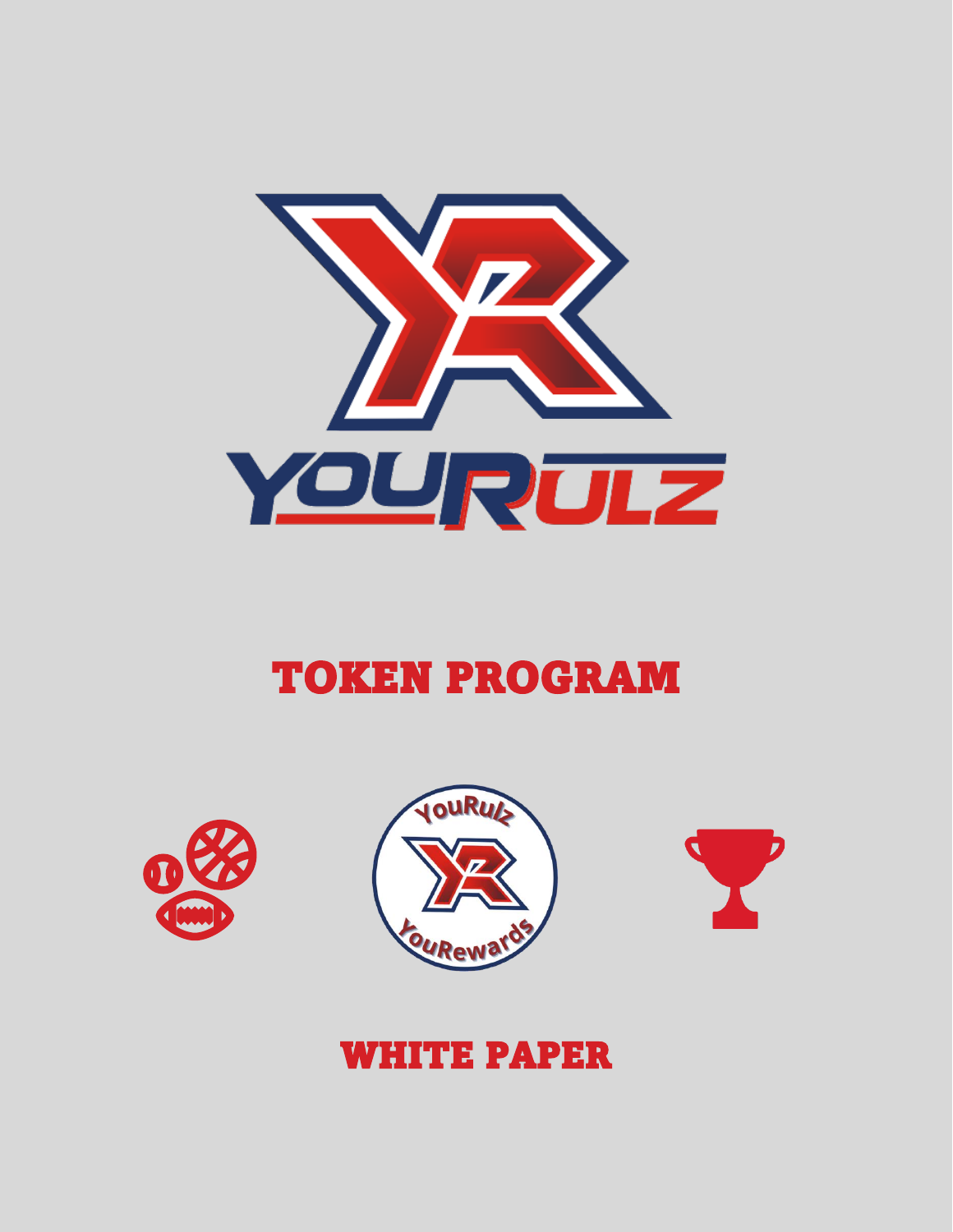# TABLE OF CONTENTS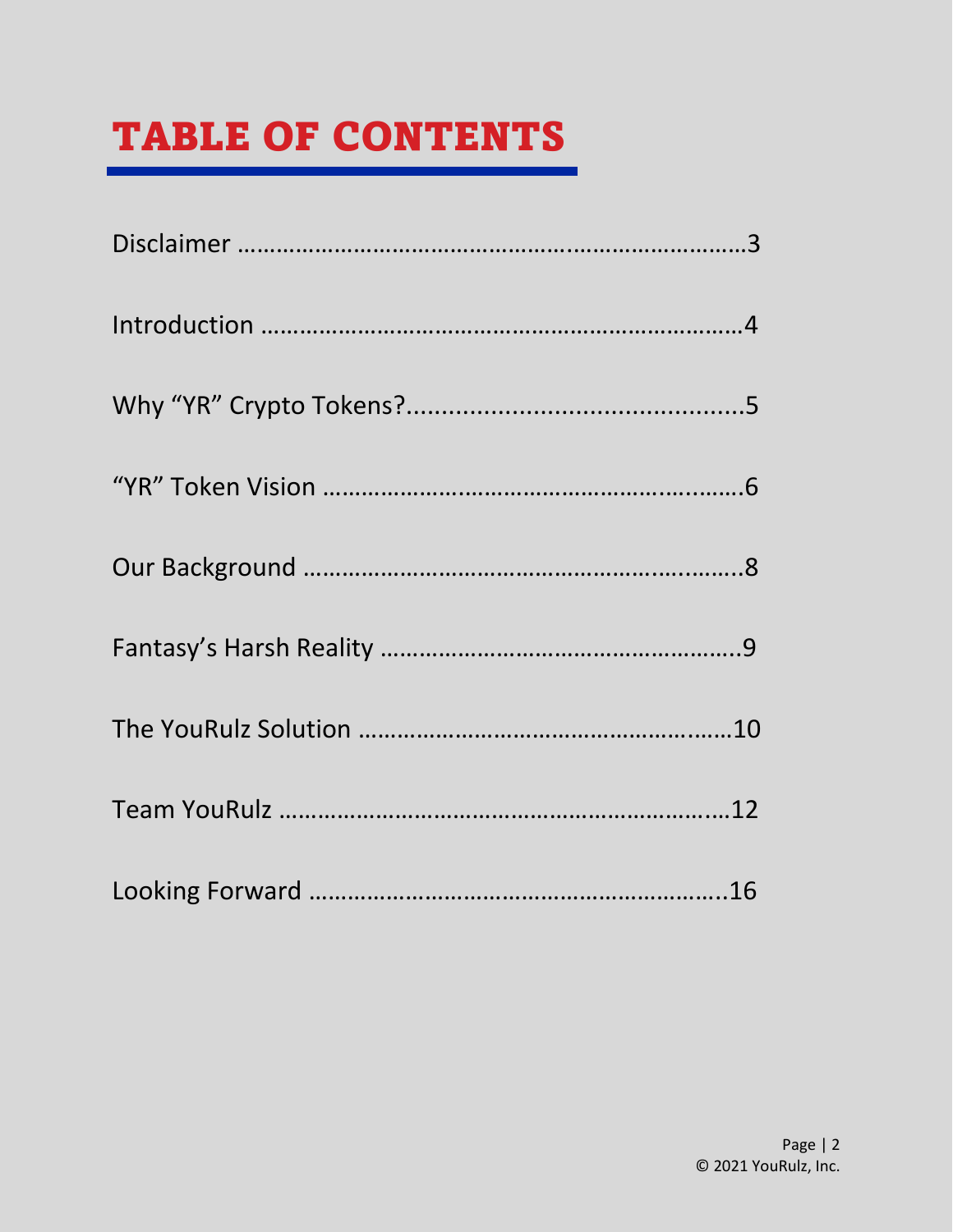### DISCLAIMER

The information shared in this whitepaper is not allencompassing or comprehensive and does not in any way intend to create or put into implicit effect any elements of a contractual relationship. The primary purpose of this whitepaper is to provide potential token holders with pertinent information for them to thoroughly analyze the project and make an informed decision.

Prior to your participation in the purchase of **"YR" Tokens**, we strongly advocate a careful study of this whitepaper and all the documents associated with the same. You may even engage the services of appropriate experts to help you with your analysis.

Certain statements, estimates and financial information featured in this whitepaper are forward-looking statements that are based on and take into consideration certain known and unknown contingencies and risks which in eventuality may cause the estimated results or may differ factually and substantially from the featured estimates or results extrapolated or expressed in such forward-looking statements herewith.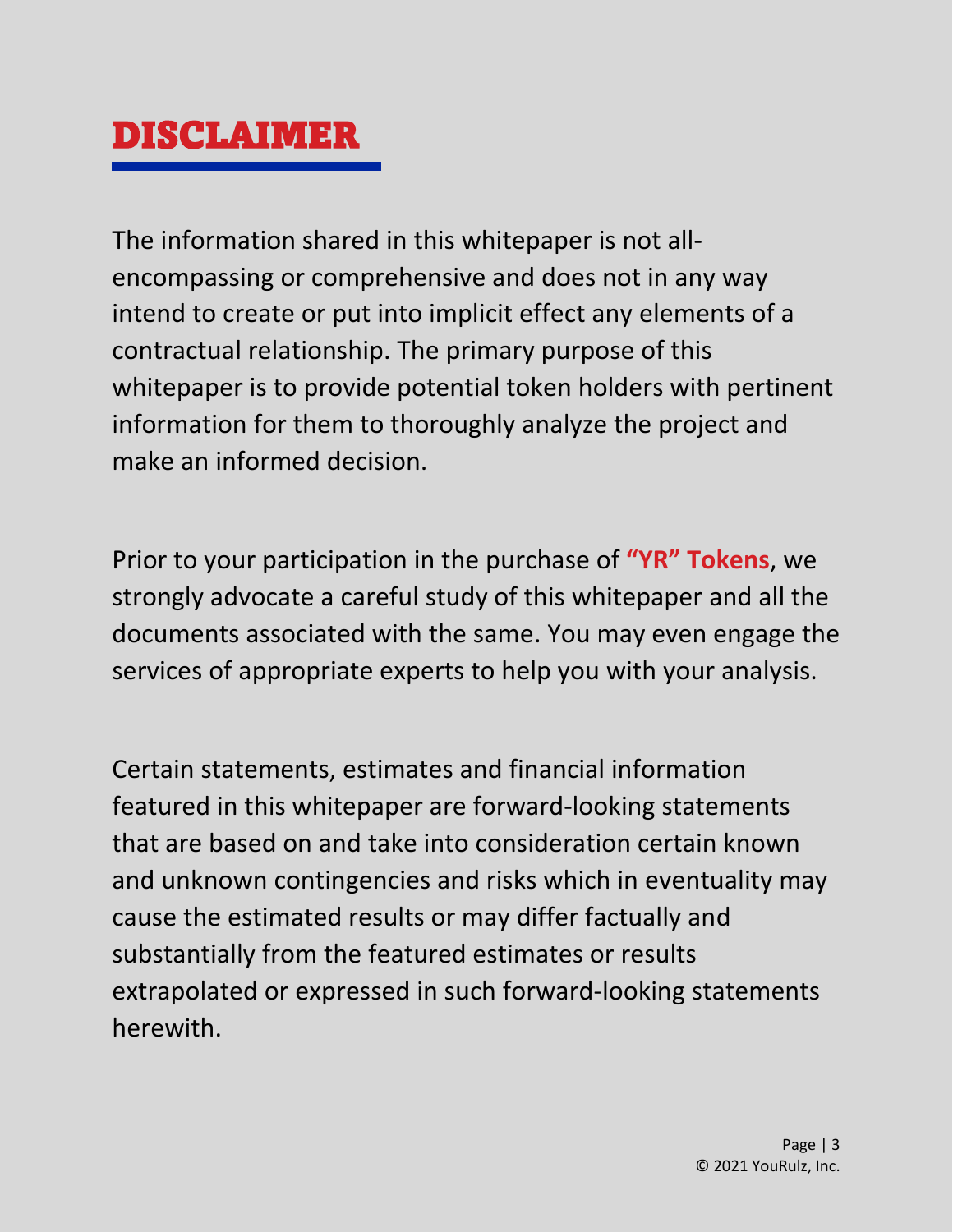### INTRODUCTION

YouRulz™ is a cutting-edge fantasy sports platform built to provide users with long desired improvements giving users a true custom experience.

We have created a feature set that is unmatched in the industry today, with features such as In-Game Substitutions allowing users to swap players during games just like the coach on the field. With an issued patent (PTO#10737182), these features cannot be duplicated by our competition (without penalty) and will be a strong driver in our customer acquisition strategy.

The company is working to add more features with added dynasty league settings, additional interactive features in the application, and partnerships with data providers to offer more statistics and projections in one location than any of our competitors – creating that true unique user experience.

Along with unique features, YouRulz is creating **YouRewards.** A rewards program which will be based on our newly minted **"YR" Tokens**. With these tokens, users will have the ability to spend tokens on our site for various product offerings and reward items.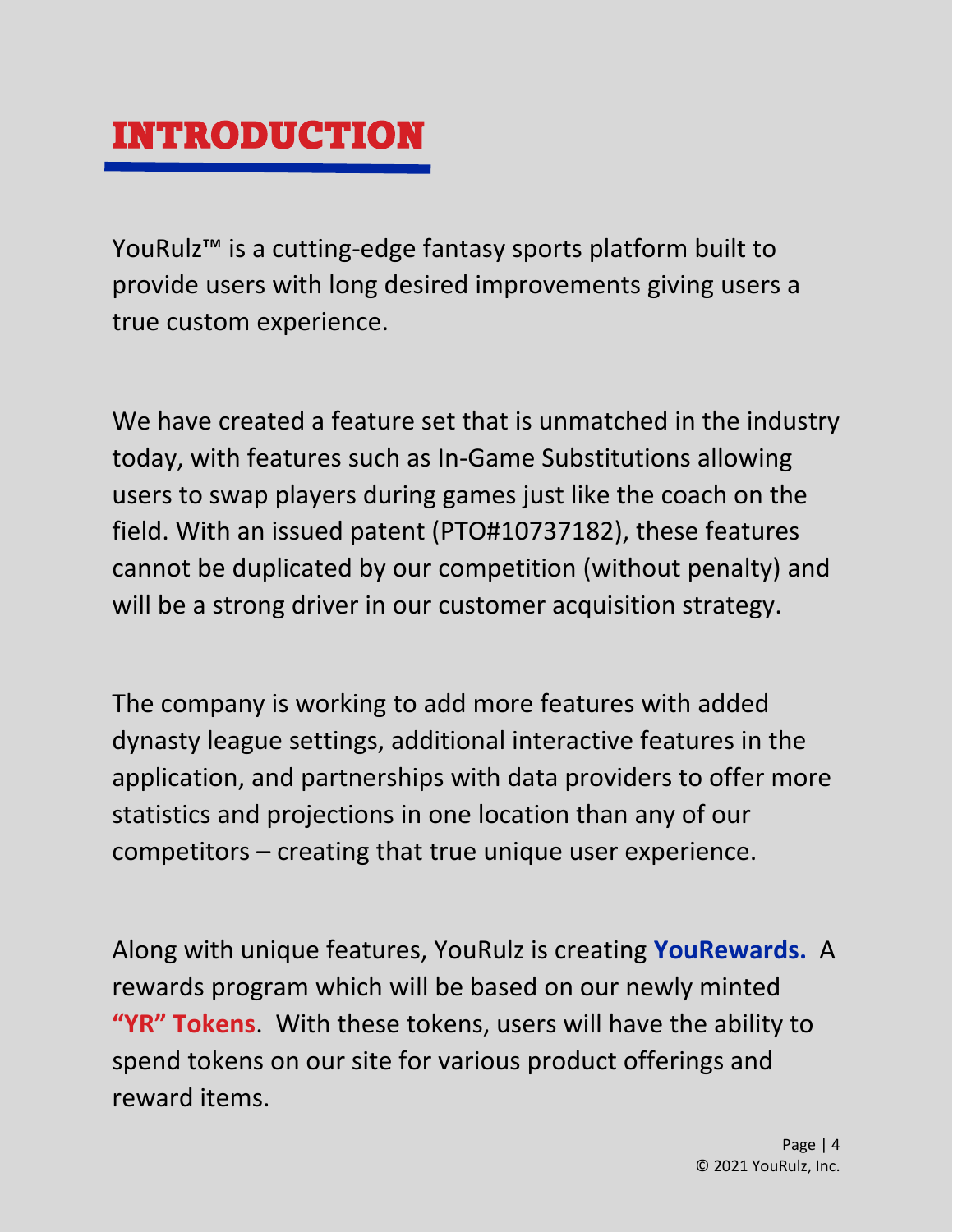## WHY "YR" TOKENS?

YouRulz represents a pivotal moment in fantasy sports, where the user is finally able to take control of their game, similar to a coach on the field.

Just as YouRulz represents such an important shift in fantasy sports, we felt it was equally important to recognize the pivotal change taking place in the world of cryptocurrency as it becomes a more accepted form of currency throughout the world.

"Cryptocurrency itself comes from the idea of disrupting routine, which goes against traditional processes by its very nature. And yet, most, if not all, cryptocurrencies function within a system of enforceable rules." - SHIB

This statement resonates with YouRulz as we look to disrupt the traditional fantasy sports marketplace by putting control in the hands of our users. So, it was a logical step to take the same approach to purchases and rewards on our system, thus creating the **"YR" Token**.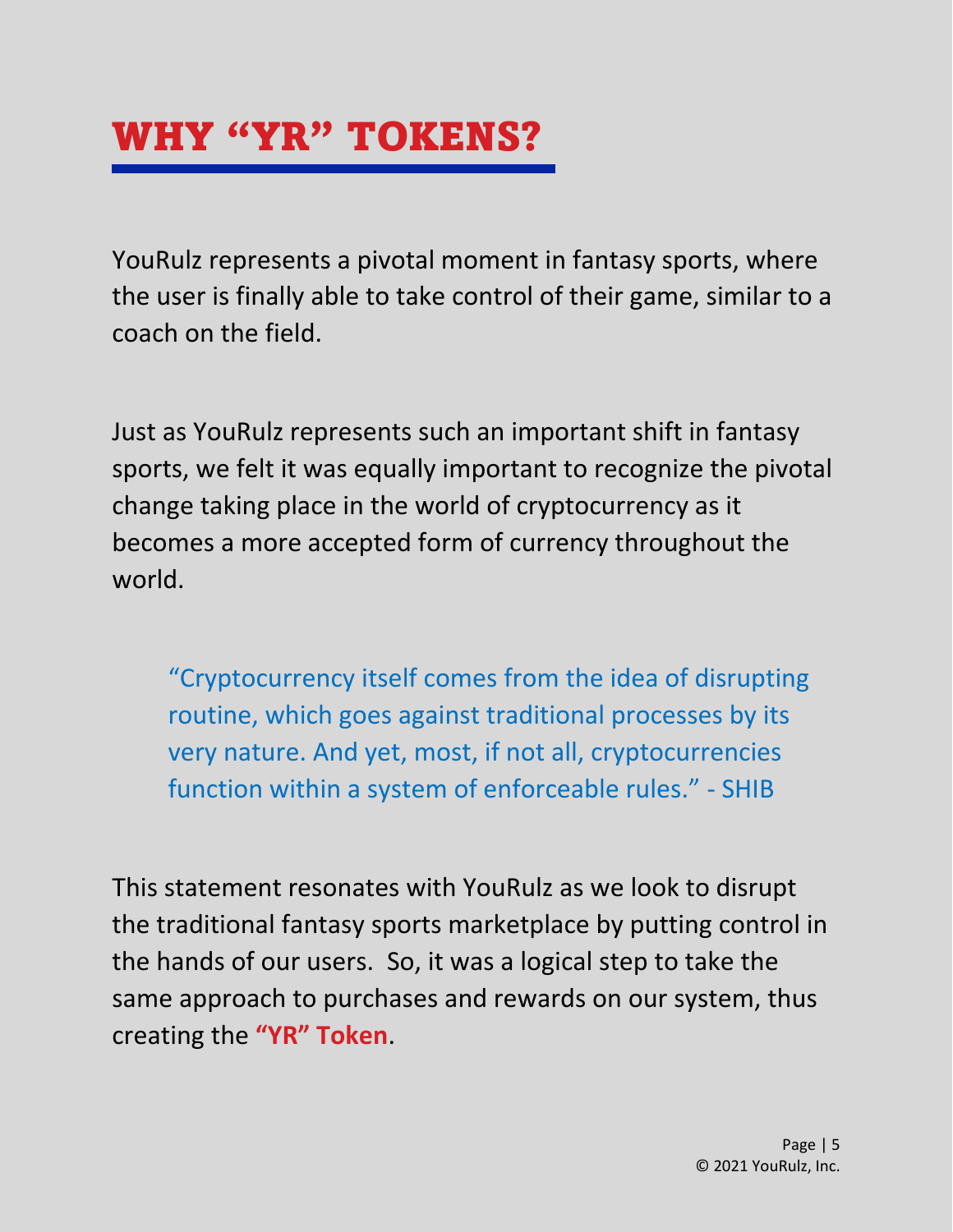## **"YR" TOKEN VISION**

We are dedicated to creating a custom cryptocurrency that represents value within the YouRulz platform and on the open crypto market. As a result, YouRulz has created the **"YR" Token**, a Polygon Matic-based (ERC20-compatible) token that will allow our users to benefit financially simply by utilizing these tokens.

As part of this vision, YouRulz is creating a custom webpage where you will be able to purchase tokens directly from YouRulz, while also being able to buy/sell/trade tokens independently on various crypto exchanges.

We've established numerous use cases for our newly minted token. The **"YR" Token** will be accepted as payment for Premium Leagues and for League Dues in Pay Leagues on our site. In addition to payment for leagues, we are planning to offer merchandise and other items for sale in the future that users will be able to be purchase with **"YR" Tokens**. In addition, we plan to offer a NFT token program for league trophies, player cards, and more. We believe this sets us apart from many tokens available today as we provide a highly-valued, direct outlet for token use.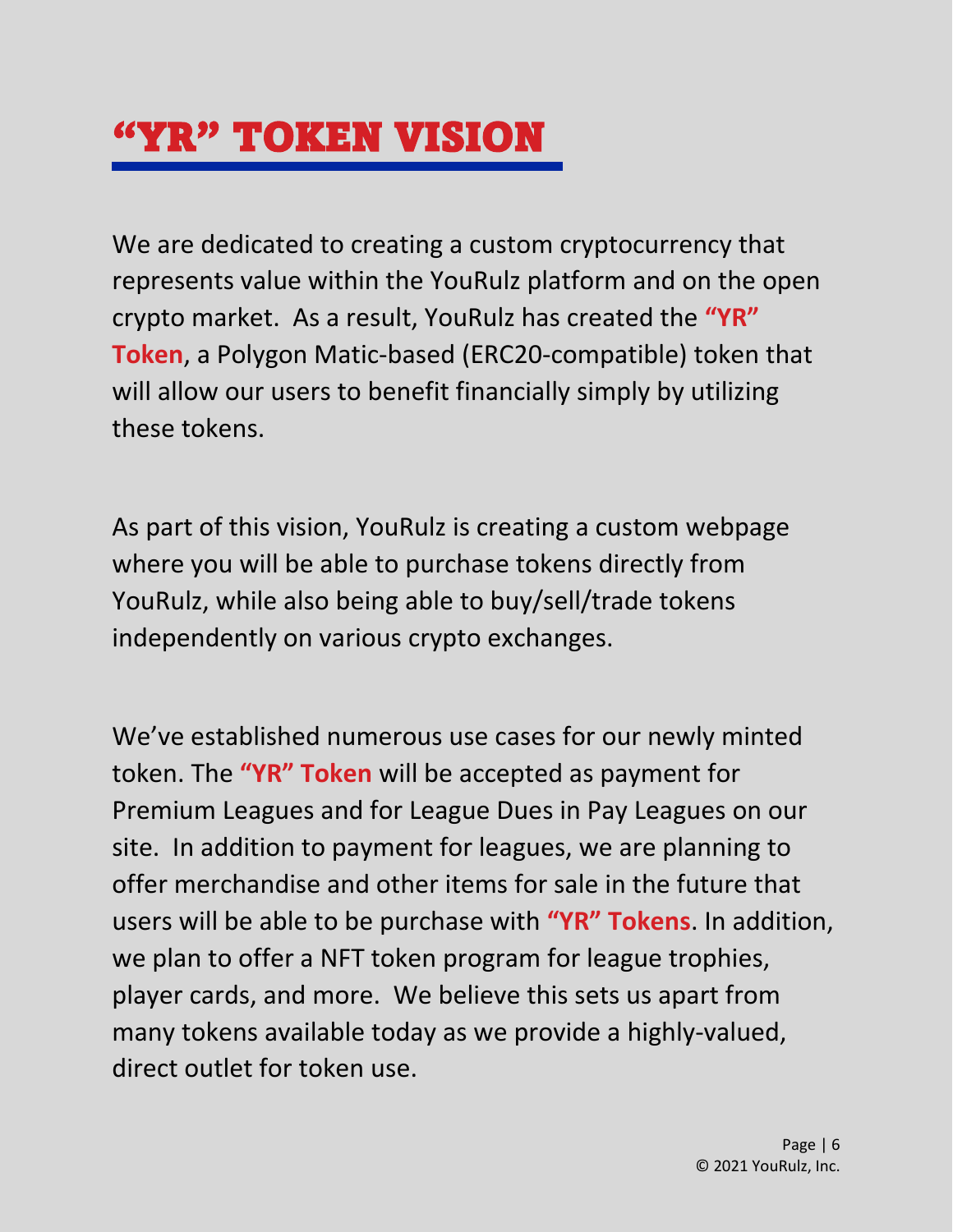**"YR" Tokens** will also be earned by our users through the **YouRewards** program which we are creating. As part of this program, users can earn tokens for items such as winning their leagues, creating a league that fills with users, inviting friends to play, and many other opportunities. This reward program not only sets us apart from other sites but will help increase utilization and value of the tokens.

To support the value and stability of the **"YR" Tokens**, YouRulz will initially value the tokens at \$1.00 USD on our token page and allow users to acquire tokens through an exchange of USDT and USDC stablecoins. The price on our site will be adjusted regularly to reflect the current trading value on the exchanges. However, as part of our effort to support the value we intend to have a floor value on our site of \$1.00 USD per token.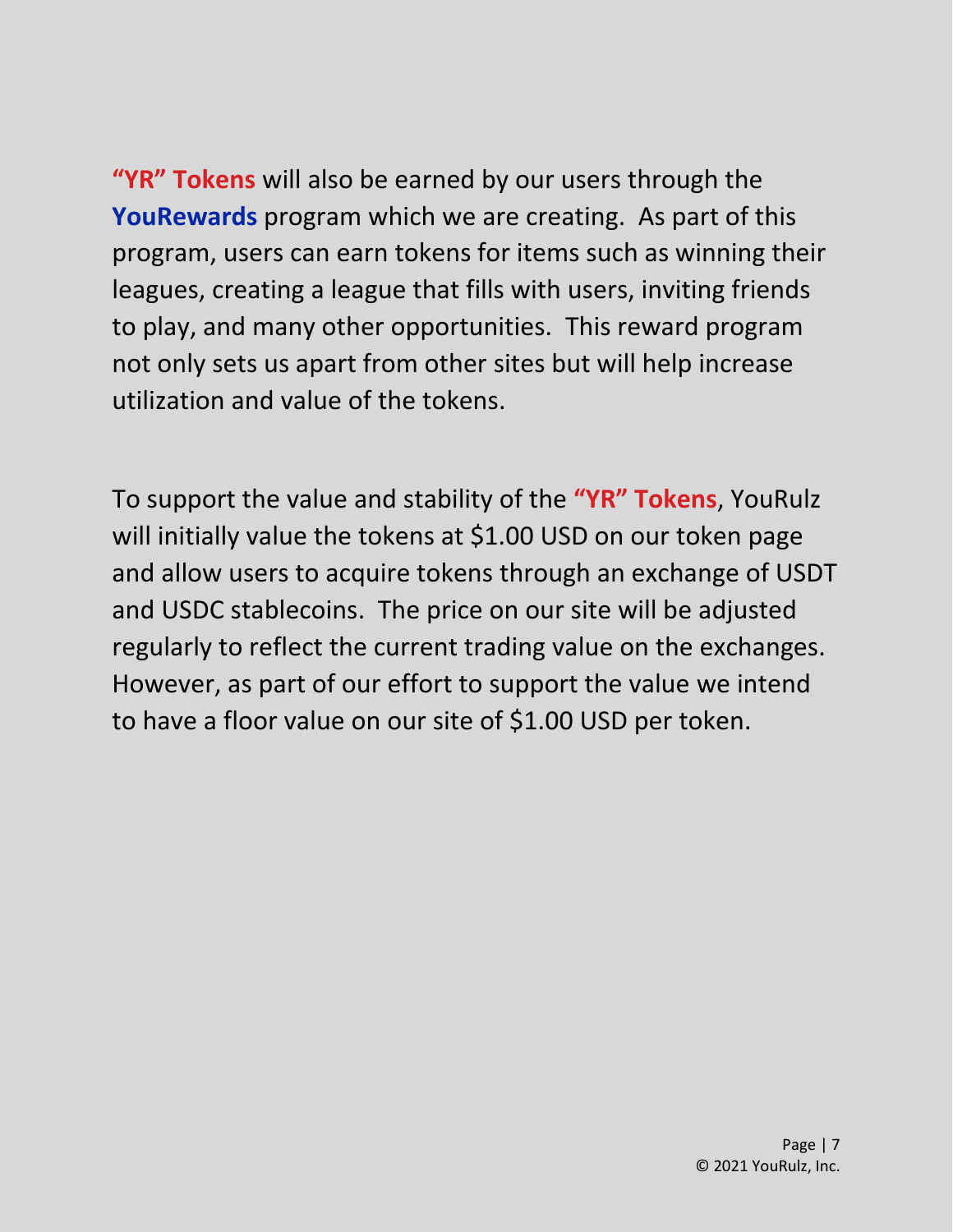## OUR BACKGROUND

YouRulz was founded in 2016 by a group of friends who had grown frustrated with the lack of innovation in the fantasy sports market. Not only had there been a lack of in-game features, but many smaller sports had been ignored all together.

The group came together to form YouRulz with a simple mission "To be the premier Fantasy Sports provider offering true in-game features and the most extensive customization capabilities to ensure maximum customer interaction and loyalty."

After several years in development, and a patent for our most differentiating feature, In-Game Substitutions, we are now preparing to launch our platform for the 2021 American Football season.

Shortly after the launch of the football platform, we will be preparing to launch Basketball and Motorsports applications, with many sports to follow in 2022.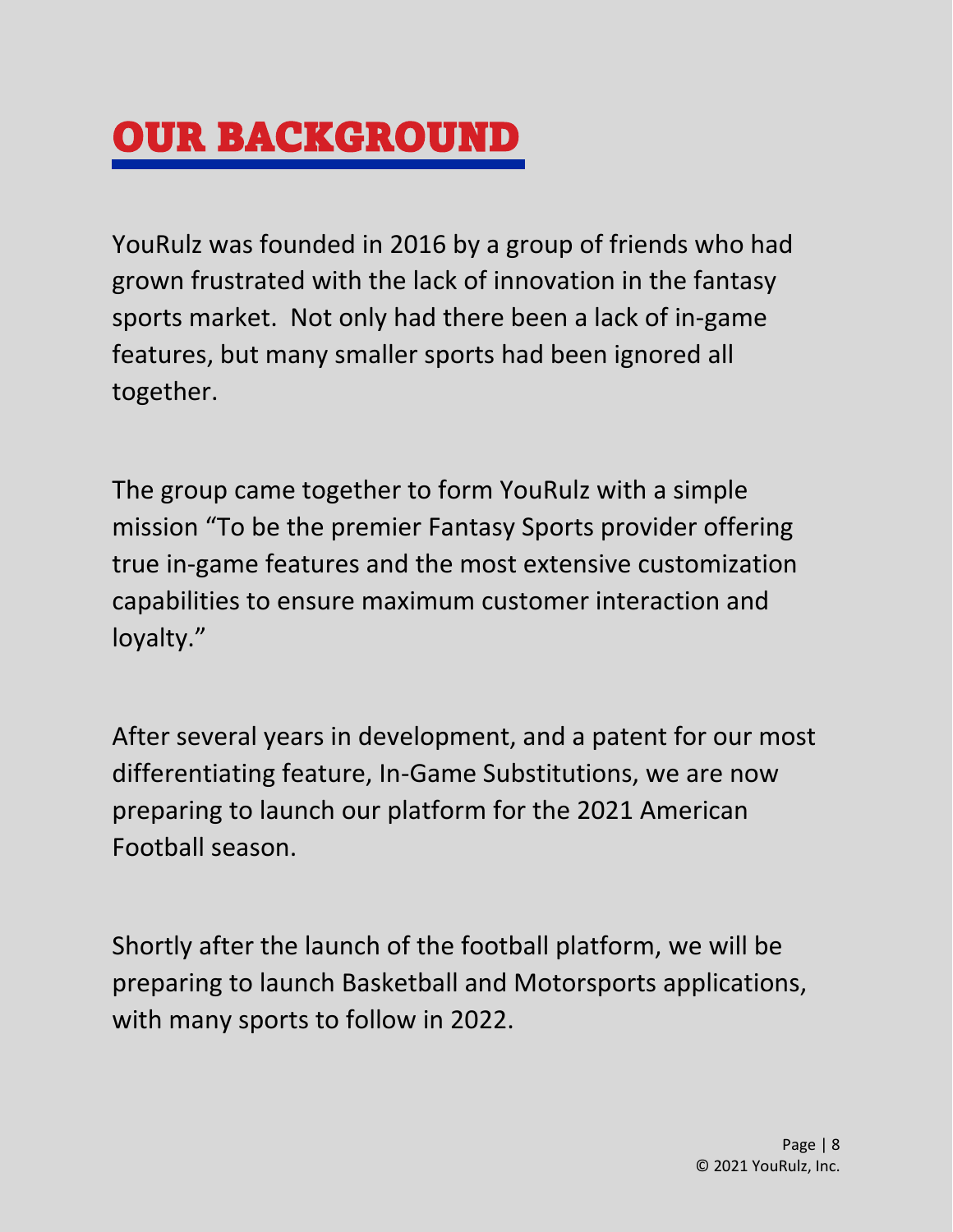# Fantasy's Harsh Reality

You do not have to be a pro athlete for a shot at sports glory. The fantasy sports industry has been growing at a double-digit annual rate for over a decade now and appears to be picking up even more speed.

However, this growth masks the widespread discontent among players regarding the top platforms' lack of innovation particularly with in-game features. The community is clamoring for changes that give players more of a realistic, coach-like impact on games.

In-Game Substitutions. When injuries occur to one of your athletes on gameday, current systems don't allow for substitutions - which takes skill out of the equation and potentially crushes your team performance. Other pain points that plague top fantasy platforms include:

- Outdated interfaces and performance issues
- Lack of new and unique features
- Mobile apps are missing portions of the web functionality
- Neglected sports such as auto racing, e-sports, and others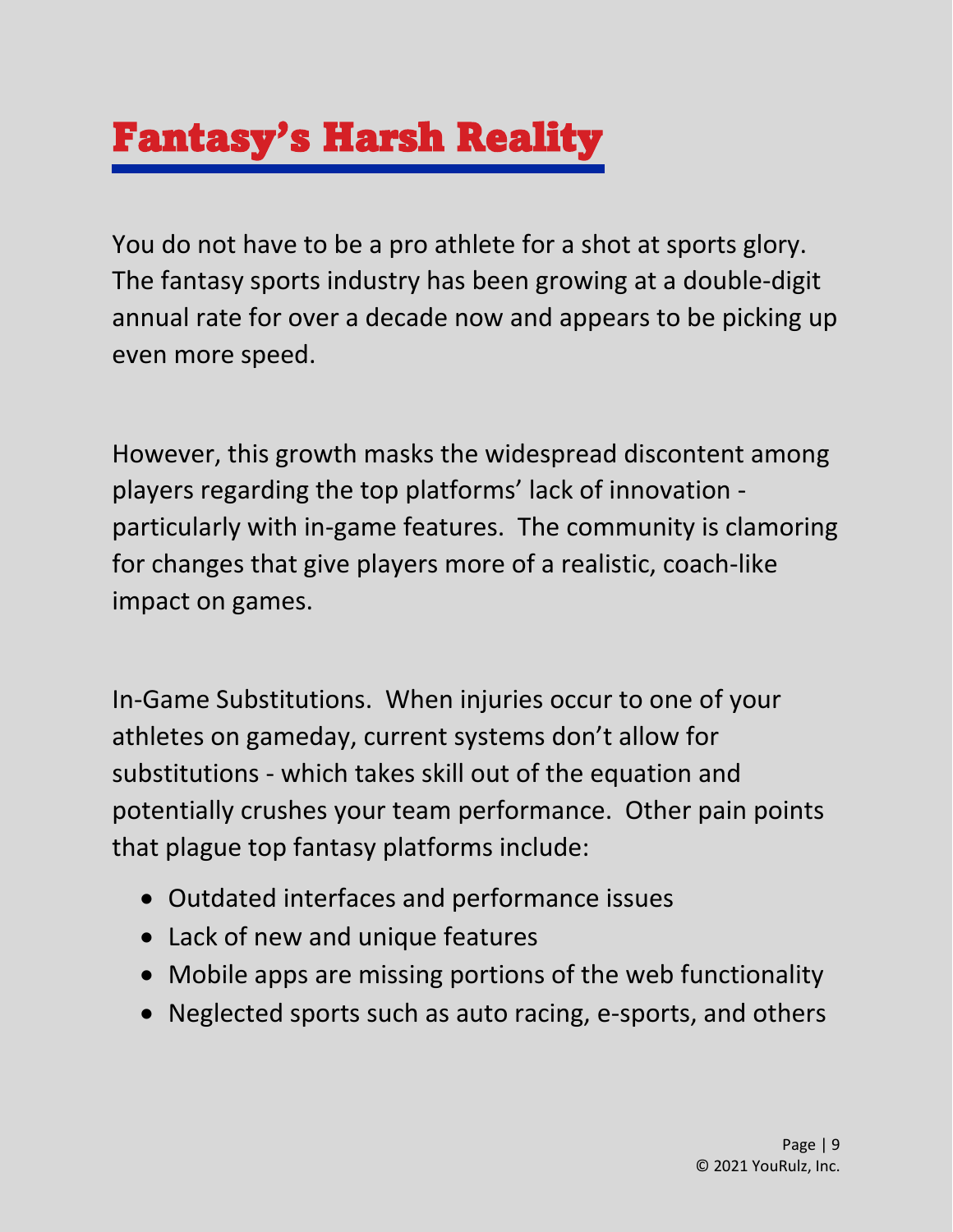# THE YOURULZ SOLUTION

It's about time to zero in on what's next and move fantasy sports more towards "reality."

We are dedicated to being the player's fantasy platform here at YouRulz. Unlike others, we will continue to evolve based on player needs, wants, and direct requests with features that provide unmatched interaction and customization. Here are some additional ways we already achieve this:



In-Game Substitutions allows you to take control. Whether a player is injured, underperforming, or any other reason, you can swap your player with another on your roster.



An automatic substitution feature that will switch out last-minute inactive athletes or injured players during the game.



Earning points for pass interference penalties against; the penalty info is fed to us and added to your QB and/or pass catchers.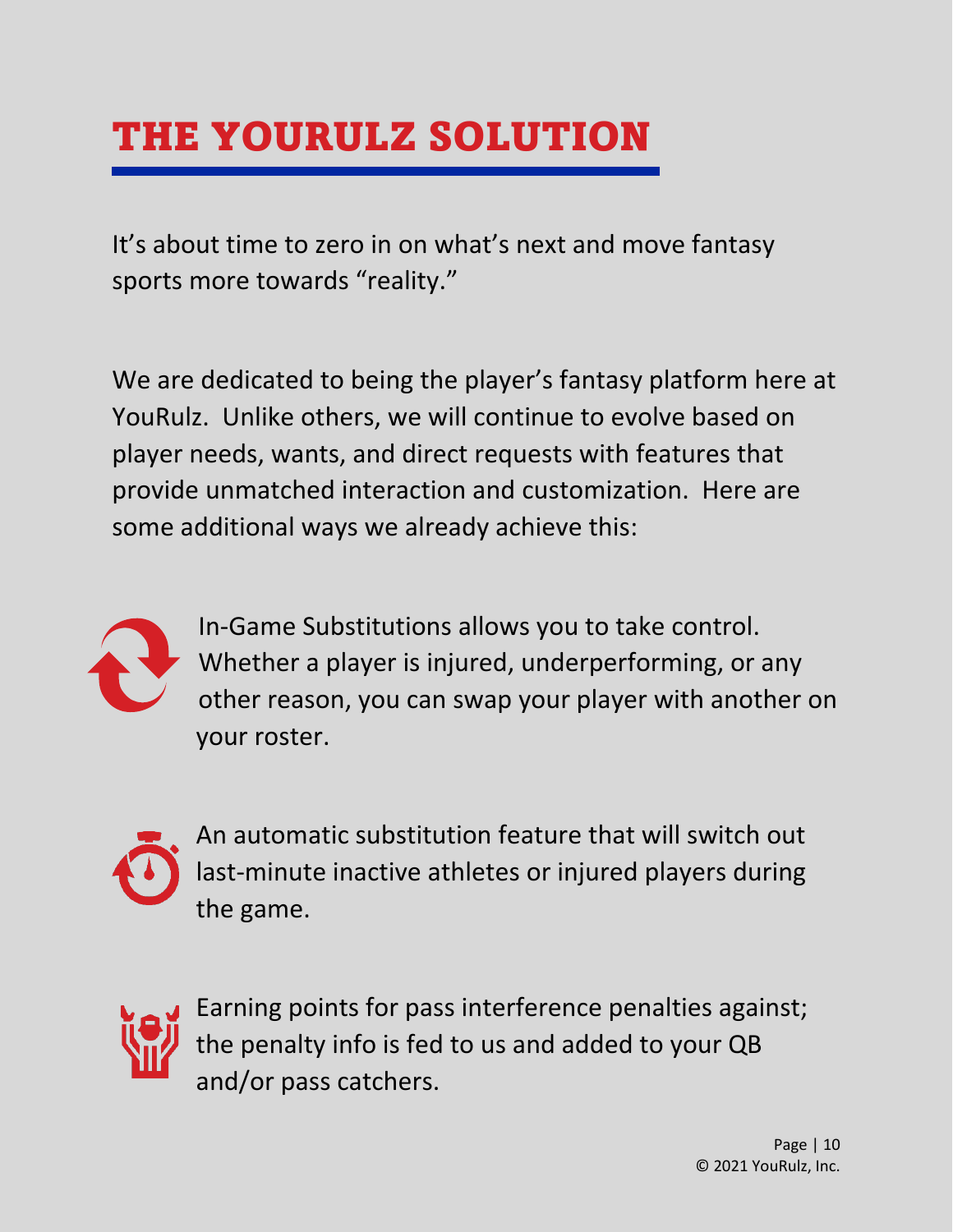

The ability to customize the in-game substitution feature to the league's liking (number of swaps per week, etc.)



Custom play-by-play performance tracking (by fantasy team, player, etc.)



Availability of a freemium version



Premium and paid league options for more serious players

The result of this developmental excellence is a fantasy sports experience that is a true reflection of our name: all according to "your rules." This starts with the ability to make In-Game Substitutions - a key feature that keeps YouRulz ahead of the pack.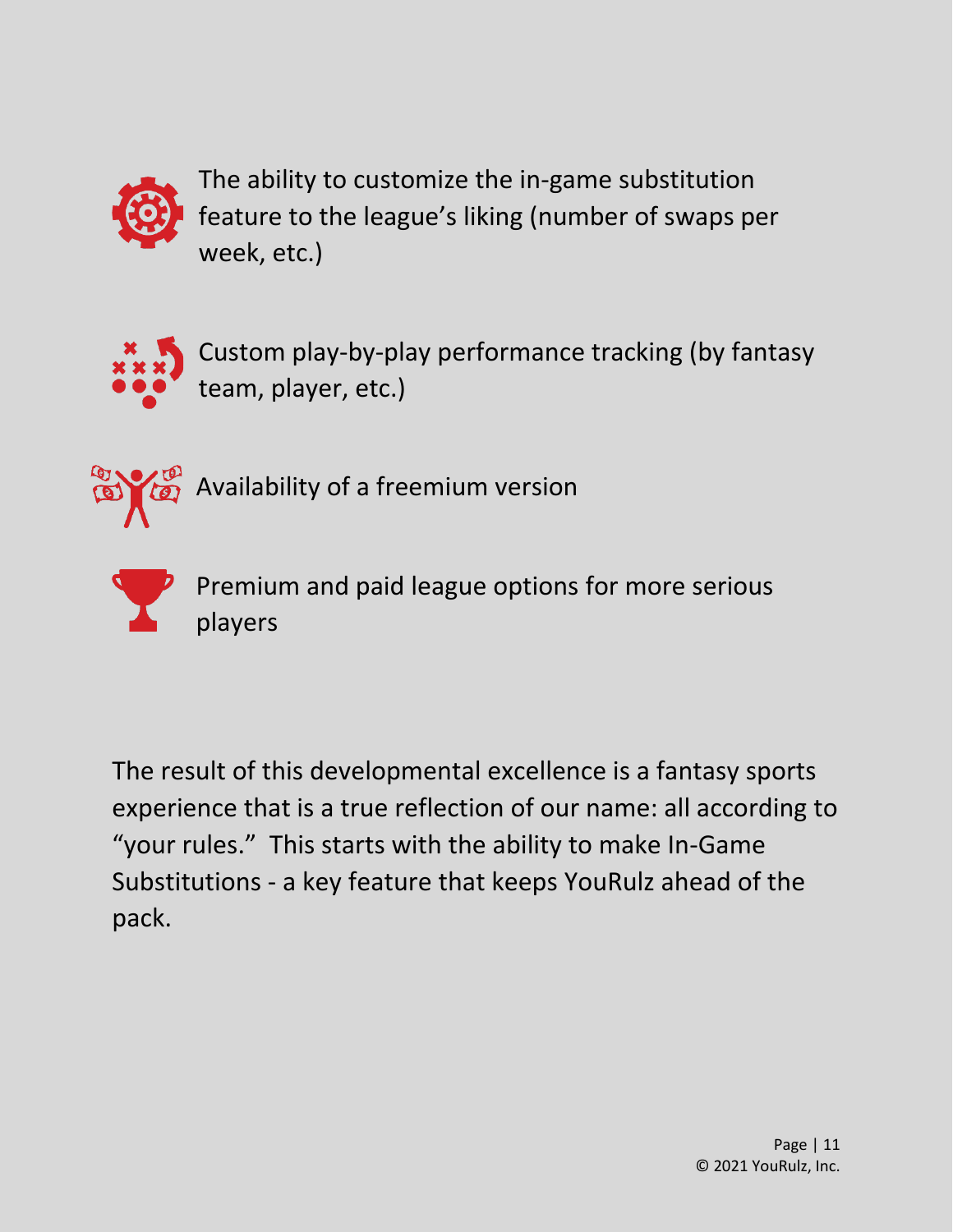## TEAM YOURULZ

The YouRulz team is made up of individuals who have a passion for sports, but who also have extensive experience in technology, finance, and marketing.



#### **Chief Executive Officer**

With 25 years of executive experience in Marketing, Operations and Strategy, Mike has been instrumental in developing the YouRulz strategy and vision. Mike is also an avid fantasy sports fan and has a passion for motorsports.



#### **Co-Founder**

Eric is a finance & legal expert with 25+ years of experience leading business units in F100 companies. Eric has also been an avid fantasy sports player since 1993 and was an inaugural year season ticket holder for the Jaguars.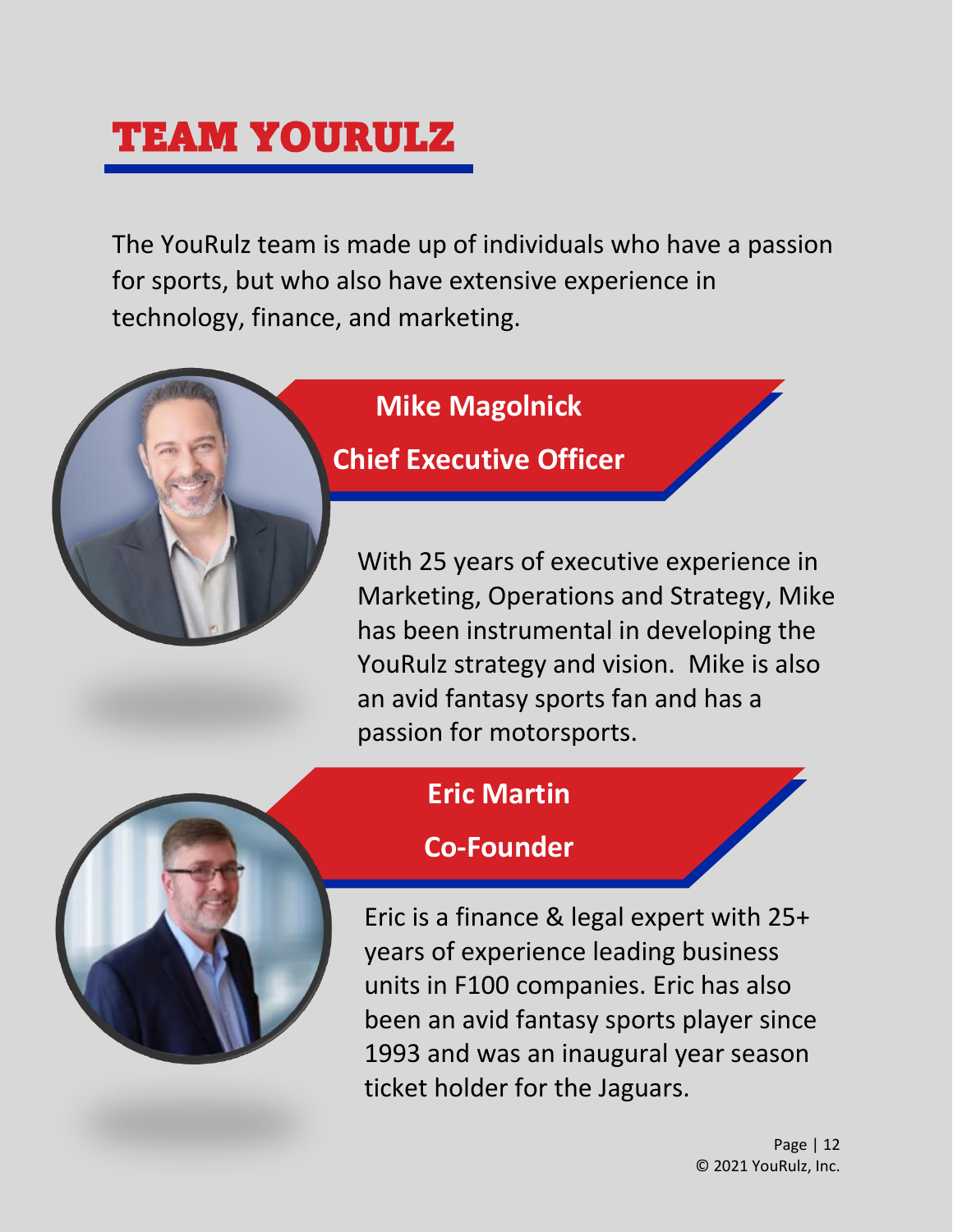

#### **John Sim**

### **Co-Founder**

With 25+ years spent leading IT, marketing, and sales initiatives for global companies in various industries, John has proven value and is a great asset to the team. John is long time Giants fan and also plays fantasy football in several leagues each year.



**Co-Founder & Motorsports Product**

**Sean Bohannan**

Sean has over three decades of financial services systems experience. He brings a wealth of knowledge from his time working with many of the top 10 Fortune 100 companies. Sean is also a lifelong racing enthusiast, following all major and most minor racing series.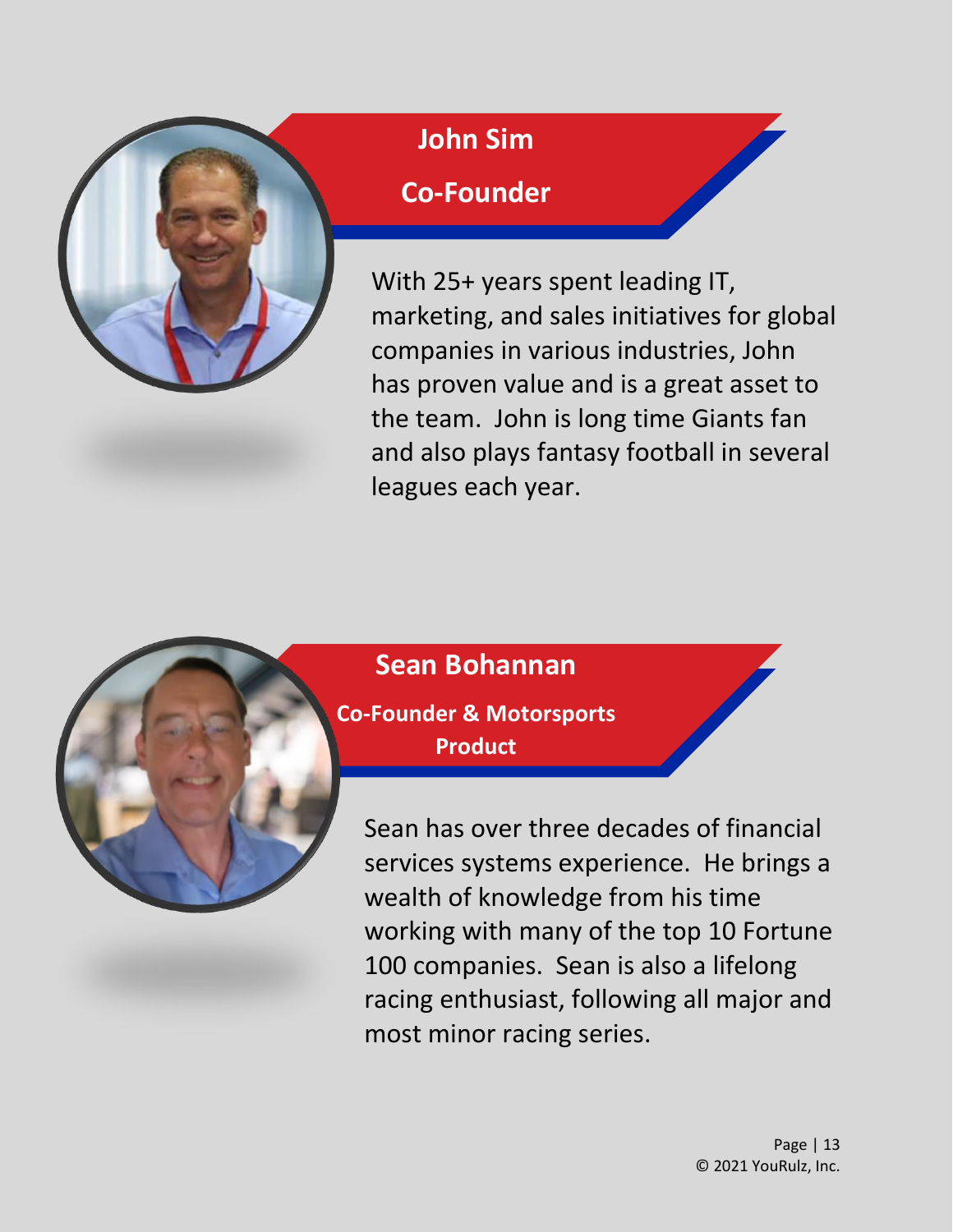

### **Keith Sensabaugh**

#### **Sports Product**

Keith has succeeded at senior executive and C-level roles in casino resort gaming, risk management, and tech-based property management. His drive to create wins for his shareholders, customers, and team is the secret to award winning business results. Keith is a big Seattle Seahawks fan and was also a tennis pro in his younger years.



### **Roger Gaskins**

#### **Finance**

Roger is an accomplished finance professional with four decades of proven experience. He is an exceptional financial, strategic, and operational leader skilled at driving results. Roger is also a former CFO of Blockbuster Video and Big-6 accounting/consulting firm executive.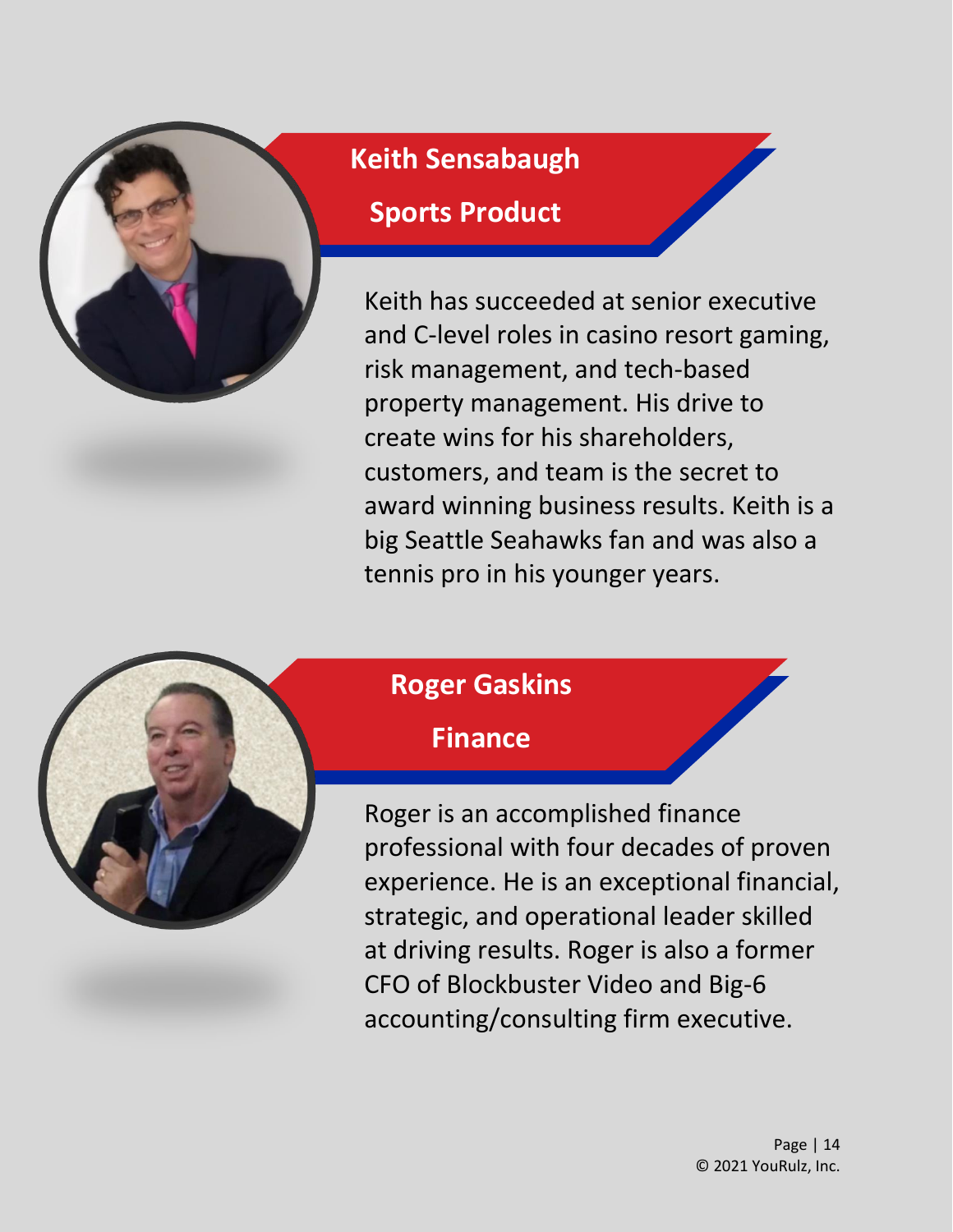

### **Marat Oganesyan**

#### **Business Development**

A performance driven sports professional, Marat has spent the last four years with the Texas Legends/Mavericks as the Director of Business Development. He brings a unique wealth of knowledge as well as a diverse professional contact base to the team.